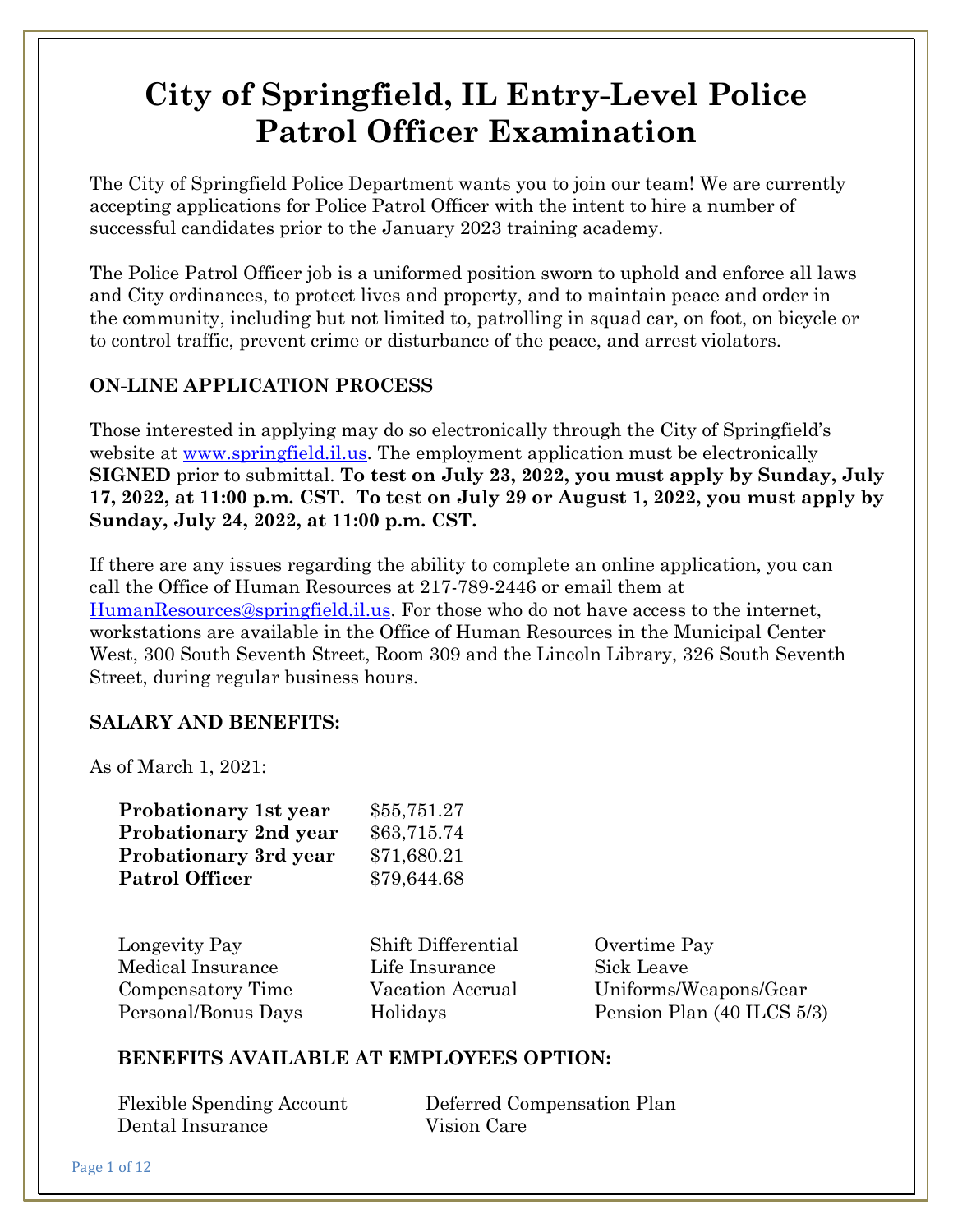#### **ENTRY-LEVEL POLICE PATROL OFFICER APPLICATION REQUIREMENTS**

- $\triangleright$  U.S. Citizenship at time of application.
- $\triangleright$  Minimum age at the time of written examination is 21 (or 20 with 2 years in law enforcement studies at an accredited college or university). No candidate shall be appointed to the uniformed police until he or she has attained the age of twentyone (21) years.
- $\triangleright$  Maximum age at the time of written examination is 34.

#### Age exemptions:

In municipalities of more than 5,000 but not more than 200,000 inhabitants, no person who has attained his or her 35th birthday shall be eligible to take an examination for a position as a fireman or a policeman unless the person has had previous employment status as a policeman or fireman in the regularly constituted police or fire department of the municipality, except as provided in this Section. (65 ILCS 5/ Article 10-1-7) "The municipality" is defined as the City of Springfield.

- 1) A candidate with active military service may exceed the age limitation by the number of years served in the military, up to a maximum of 10 years. Refer to 65 ILCS 5/ Article 10-1-12 for exemption. This can be viewed at [www.ilga.gov.](http://ilga.gov/legislation/ilcs/ilcs4.asp?DocName=006500050HArt%2E%2B10%2BDiv%2E%2B1&ActID=802&ChapterID=14&SeqStart=122600000&SeqEnd=128100000)
- $\triangleright$  High School Graduate or GED Equivalent.
- $\triangleright$  No felony convictions. Persons with a record of misdemeanor convictions may be disqualified from taking examinations as set forth in 65 ILCS 5/ Article 10-1-7(c). Certain misdemeanor convictions may disqualify candidates for a position on the Police Department. This can be viewed at [www.ilga.gov.](http://ilga.gov/legislation/ilcs/ilcs4.asp?DocName=006500050HArt%2E%2B10%2BDiv%2E%2B1&ActID=802&ChapterID=14&SeqStart=122600000&SeqEnd=128100000)
- Tattoo restrictions. Refer to Springfield Police Department Directive 15-005, which is located at [www.springfield.il.us/policetesting.](http://www.springfield.il.us/policetesting)
- $\geq$  Uncorrected visual sharpness, minimum of 20/40 with both eyes open using a typical Snellen opticon. Aided vision corrected to 20/20 with both eyes open. Color vision: normal or mild anomalous trichromat (red-green deficiency) as defined by specific pseudoisochromatic plates.

#### **HIRING REQUIREMENTS**

- $\triangleright$  Valid driver's license at the time of hire
- $\triangleright$  Valid FOID card within twelve (12) months of hire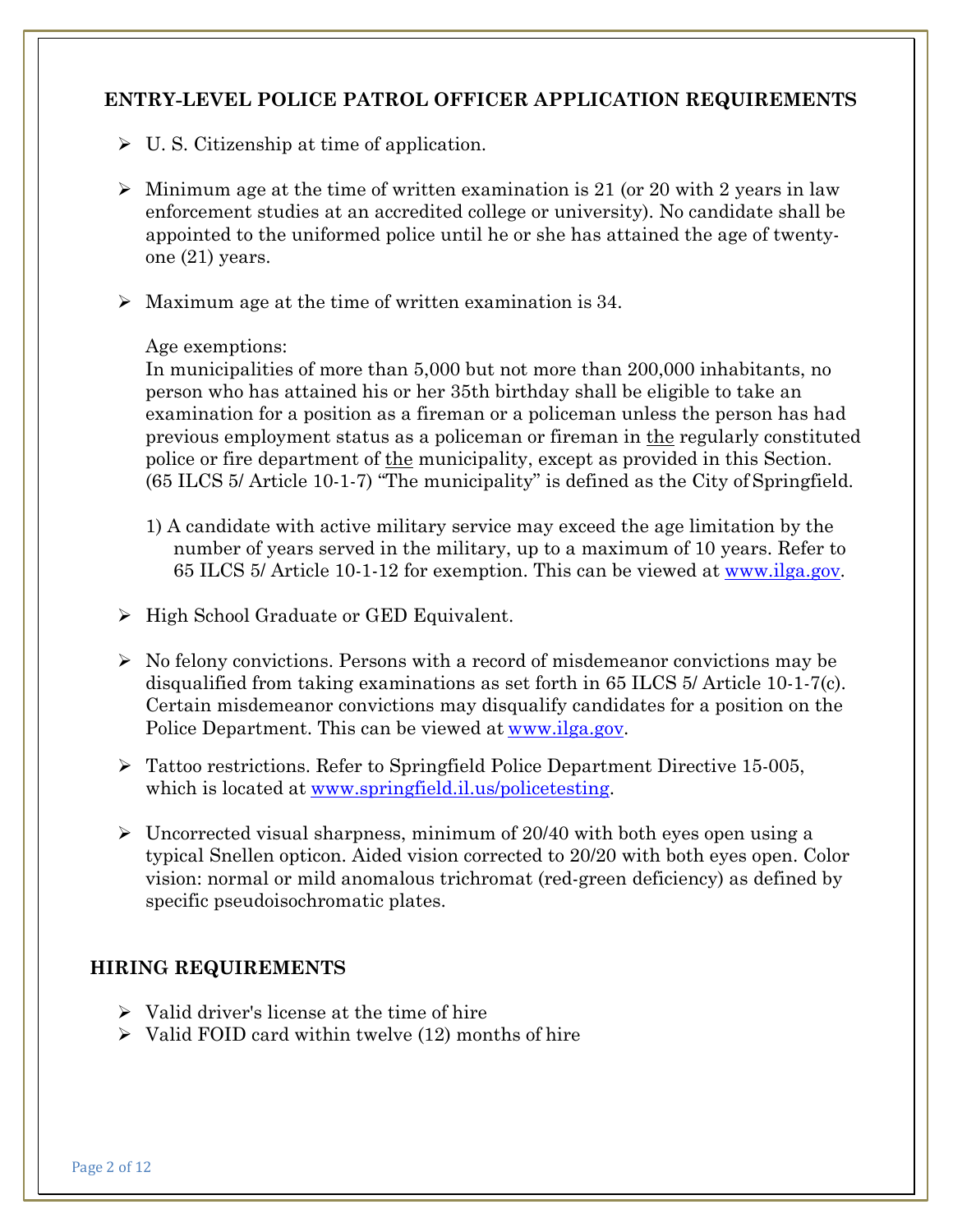## **RESOURCES TO HELP YOU PREPARE**

#### **ORIENTATION**

You may attend one of the following orientations:

- City of Springfield Police Academy, 3501 Color Plant Road on June 30, 2022, at 5:00 p.m.
- NAACP 801 S. 11<sup>th</sup> St. on July 9, 2022, at 10:00 a.m.

Check in will begin 30 minutes prior to the session. Please have a photo id to present.

The June 30th session will be recorded and available for viewing at [www.springfield.il.us/policetesting.](http://www.springfield.il.us/policetesting.) The following will be discussed at the orientations:

- PowerPoint presentation explaining each portion of the examination process
- Written Exam and Oral Assessment preparation information
- Information regarding police work

Have questions? Please call Kim at 217-789-2446 or email her at [kim.homeier@springfield.il.us](mailto:kim.homeier@springfield.il.us)

## **PHYSICAL AGILITY EXAM**

What are the passing requirements? The required performance to pass each test is based upon age (decade) and gender. While the absolute performance is different for the six categories, the relative level of effort is identical for each age and gender group. All recruits are being required to meet the same percentile range in terms of their respective age/sex group. The performance requirement is that level of physical performance that approximates the 40th percentile for each age and gender group.

| Test                             | Male  |       |       | Female      |       |       |
|----------------------------------|-------|-------|-------|-------------|-------|-------|
|                                  | 20-29 | 30-39 | 40-49 | 20-29 30-39 |       | 40-49 |
| Sit and Reach (inches)           | 16.0  | 15.0  | 13.8  | 18.8        | 17.8  | 16.8  |
| 1 Minute Sit-Up (minimum number) | 37    | 34    | 28    | 31          | 24    | 19    |
| Maximum Bench Press (percent)    | .98   | .87   | .79   | .58         | .52   | .49   |
| 1.5 Mile Run (timed)             | 13.46 | 14.31 | 15.24 | 16.21       | 16.52 | 17.53 |

## **POWER TEST CHART**

You can access the POWER test booklet at [www.springfield.il.us/policetesting](http://www.springfield.il.us/policetesting)

#### **WRITTEN EXAM**

Page 3 of 12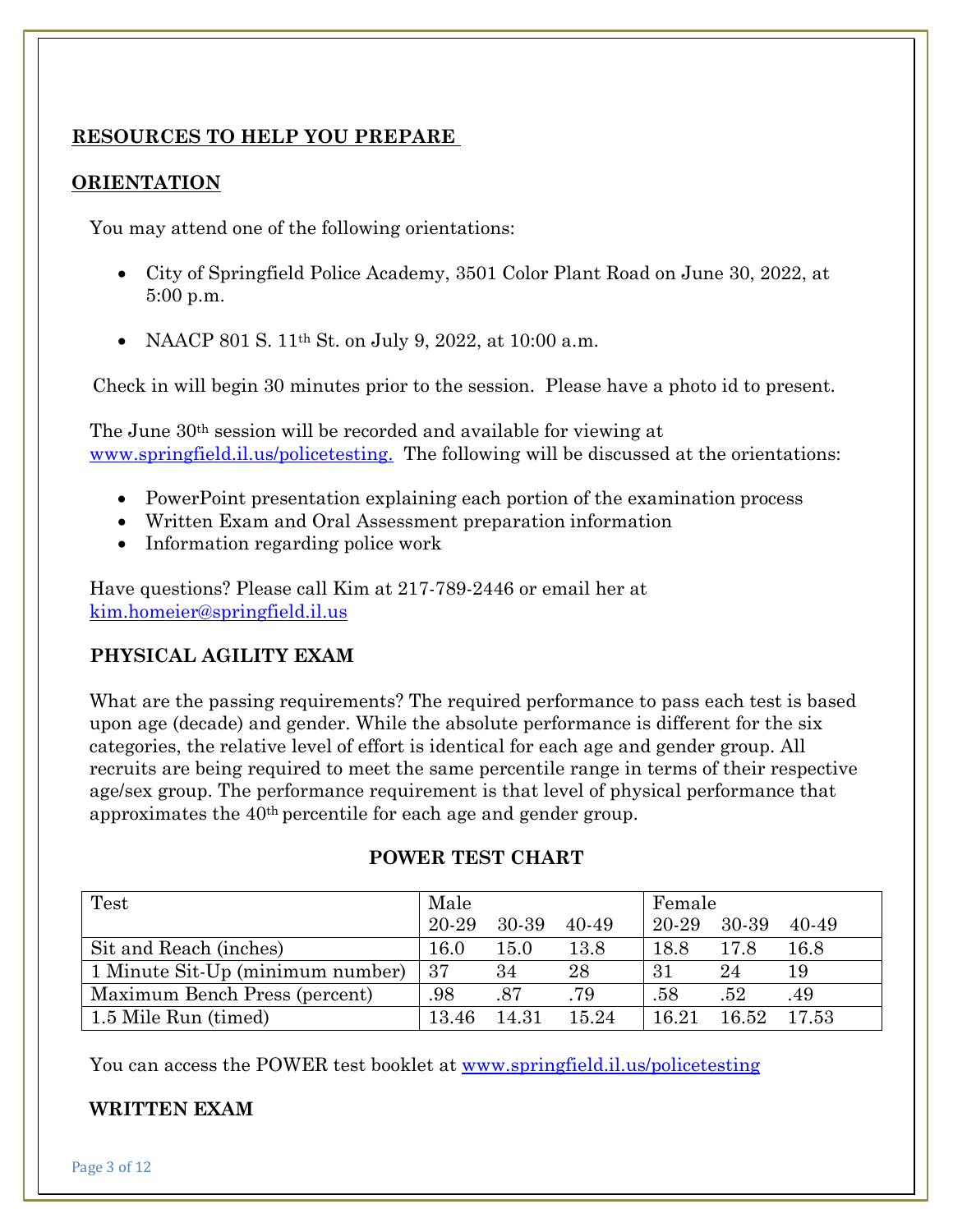Once you apply for the position, a study guide link will be emailed to you.

# **ORAL ASSESSMENT**

Once you pass the written exam, you will be emailed a link to access the study guide.

# **PHASES OF THE EXAMINATION**

## **PHASE 1 ~ PHYSICAL ABILITY EXAM - MANDATORY**

**The exam will be held on three different dates, July 23, 29 and August 1, 2022.**  Pre-registration is required and candidate participation is **mandatory. The exam locations will be communicated to candidates when they are** 

**scheduled for the physical ability exam. Candidates passing the POWER test will take the written exam the same day.**

Test: There are four (4) phases to this test and it is administered utilizing a certified instructor from the Springfield Police Department.

Scheduling: Candidates will be scheduled in blocks of time and will be notified by email of their testing time. **The physical ability exam will be held as scheduled even in inclement weather.**

Check In: Candidates must present a valid driver's license or other form of photo identification to be admitted to the exam. Candidates are expected to wear appropriate attire which would consist of a short or long sleeved t-shirt, a tank top that covers the complete torso, shorts of a reasonable length or jogging/workout pants and tennis shoes. Candidates who do not wear appropriate attire will not be allowed to participate. Candidates will be required to sign a *Release of All Liabilities Form* at the physical ability exam. **NO LATE ARRIVALS WILL BE ADMITTED.**

Results of the physical ability exam will be provided on site.

- Achieve 100% and move to the written exam
- Achieve an overall 80% or greater on each exercise and move to the written exam. You will be required to re-take the P.O.W.E.R. test prior to the background phase and receive a minimum score of 90% to continue in the examination process. A 100% pass will be required prior to a conditional offer being made.

# **PHASE 2 ~ WRITTEN EXAM**

The written exam, developed by PSI, a public safety personnel selection consulting firm, is called the Law Enforcement Aptitude Battery or LEAB. **The written exam will be administered the same day to everyone who passes the physical ability exam. NO LATE ARRIVALS WILL BE ADMITTED. The written exam location will be communicated to candidates when they are scheduled for the physical ability exam.** The Office of Human Resources reserves the right to add an additional session if needed.

Page 4 of 12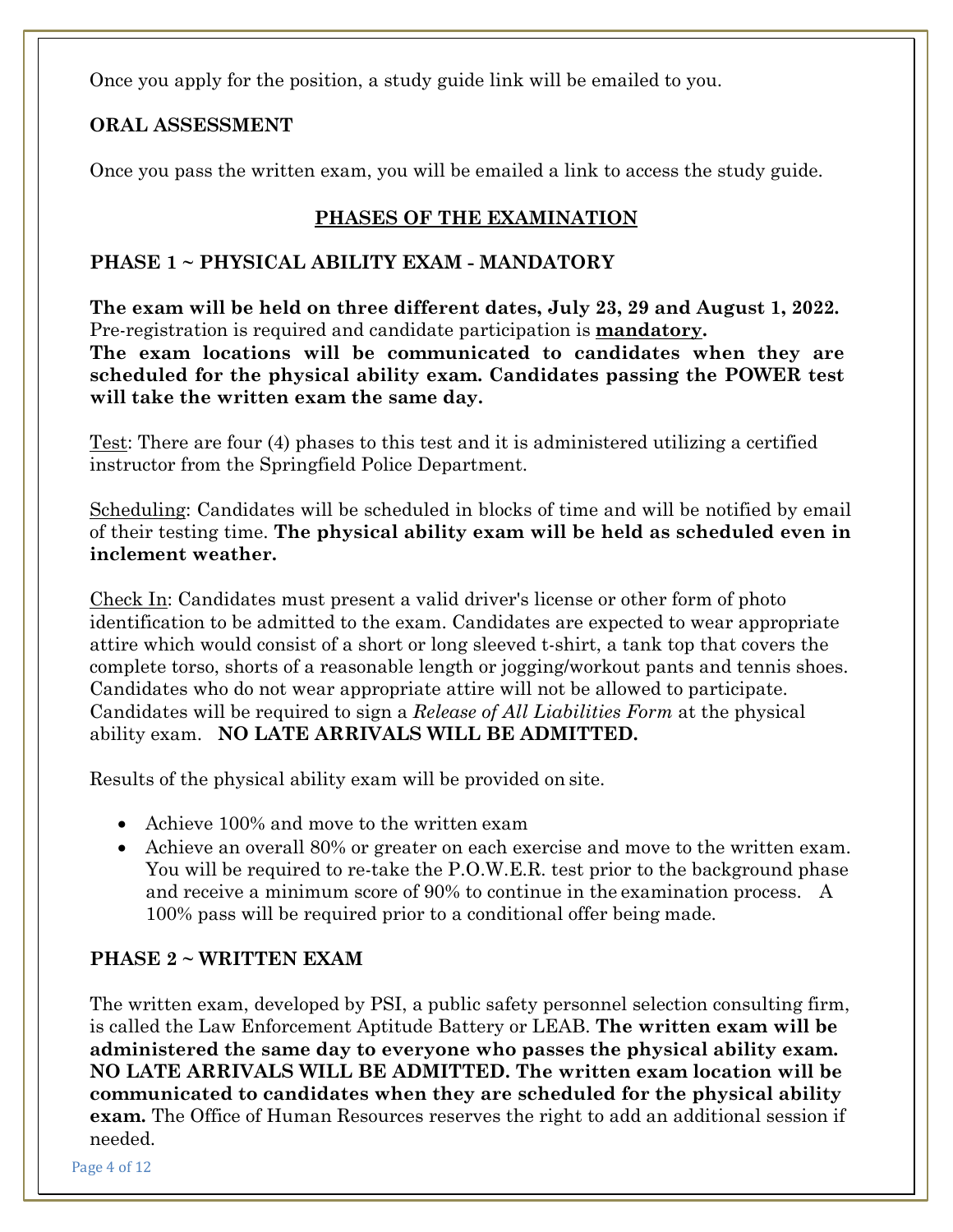Candidates must present a valid driver's license or other form of photo identification to be admitted to the exam. Candidates are to bring nothing to the exam site. Everything necessary will be provided. The exam will take approximately **2 hours and 30 minutes**  to complete but you should plan on being at the exam site for up to 3 hours to allow for additional time to check-in, receive instructions, and check-out. Electronic communication devices (e.g., cell phones, smart watches, etc.), hats, food or drinks will not be allowed in the testing area. The Office of Human Resources reserves the right to add an additional session if needed. **What does the test consist of?** The written exam consists of three components including a cognitive ability component and two behavioral components. A study guide with preparation suggestions and practice test items will be provided for the cognitive ability component since preparation and practice can assist you in improving your performance on this component of the Written Examination.

The cognitive ability component measures the following ability areas: deductive reasoning, inductive reasoning, information ordering, problem sensitivity, verbal comprehension, and verbal expression.

For the two behavioral components, the preparation will familiarize you with the format and content of these items, but no "practice" items will be provided since the areas assessed by these components cannot be practiced or "improved upon"; the items (i.e., questions) should simply be answered honestly.

Only those who pass the Written Exam will be permitted to advance to the oral assessment. A pass or fail result from the Written Exam will be emailed to candidates. Candidates will not receive a numeric score due to banding (please refer to page 9). Candidates should not call the Civil Service Commission office or the Springfield Police Department to obtain exam results. Actual test scores will not be released or known by City personnel.

# **PHASE 3 ~ ORAL ASSESSMENT**

The oral assessments will be in mid/late August at the City of Springfield Property Management Center located at 200 East Lake Shore Drive, Springfield, IL. Candidates progressing to this phase will be emailed a date and time for their assessment.

Check In: Candidates must bring a driver's license or other form of photo identification. If a candidate is not present at the assigned time, he/she will be considered to have failed the exam. Candidates will not be evaluated based upon appearance; however, business casual wear would be appropriate. Communication devices (e.g., cell phones, smart watches) will not be allowed in the testing area. **NO LATE ARRIVALS WILL BE ADMITTED.**

This phase is not pass or fail. When determining a candidate's final score, the oral assessment will be weighted at 60% and the written exam at 40%.

**What is an oral assessment?** A panel of assessors will ask each candidate a series of questions that will allow for the assessment of various abilities and personal

Page 5 of 12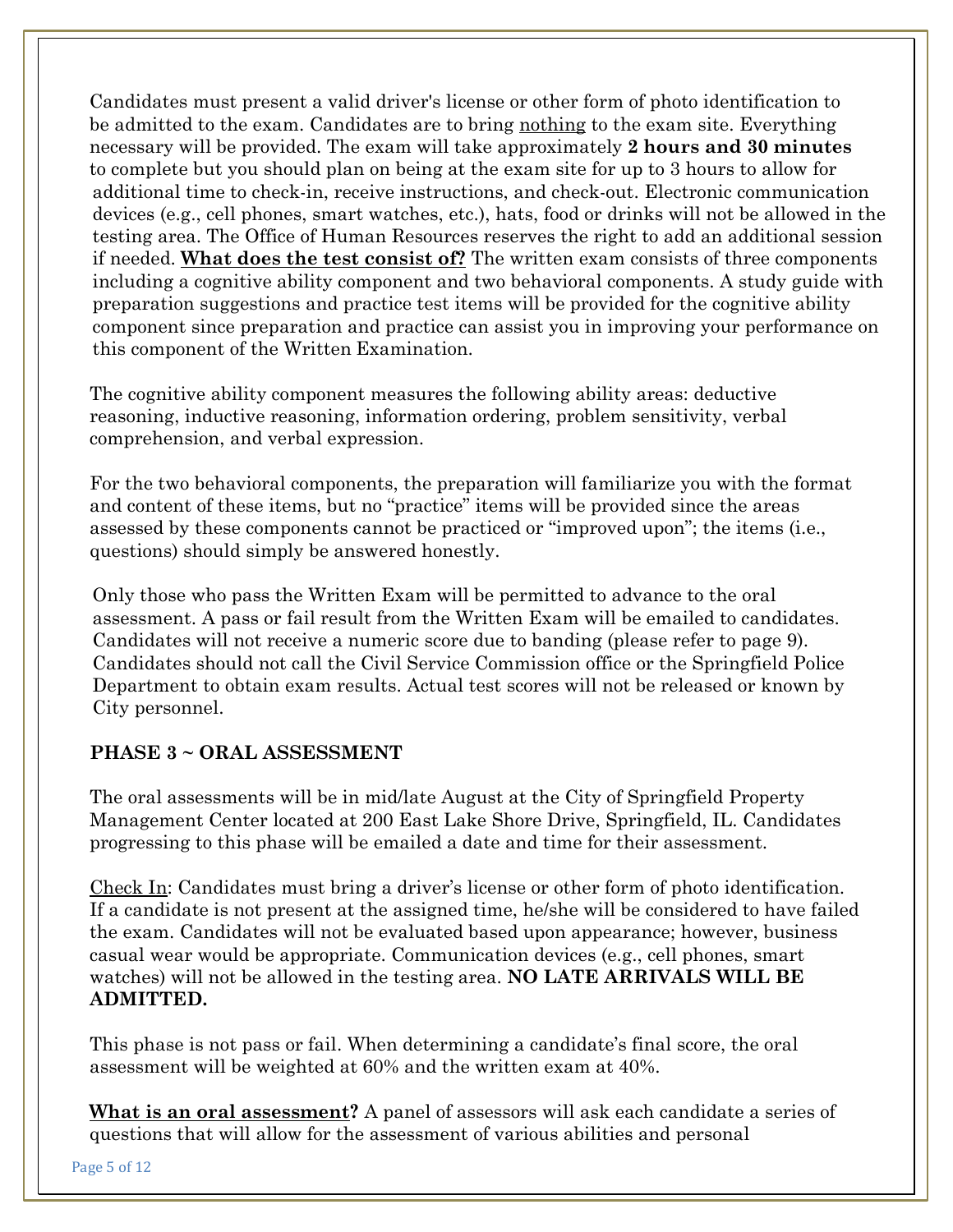characteristics that are important to the effective performance of entry-level police patrol officers. The questions could range from general questions pertaining to the candidate's qualifications for the police patrol officer position to specific questions regarding how the candidate has dealt with situations they have experienced in the past, to hypothetical questions regarding how the candidate would handle situations they may encounter in the future. Although all questions will be relevant to the police patrol officer position, no knowledge of law enforcement will be required to respond effectively. Some of the areas that could be assessed include, but are not limited to: oral presentation skills, interpersonal relations, reasoning, and adaptability. There will be a writing component in addition to the series of questions.

## **PREFERENCE POINTS**

\*The City of Springfield does not require a candidate to be a veteran or resident of the City; however, we do provide preference points to those that qualify. Points are added to the final score after the written exam and oral assessment are weighted and combined.

## **VETERAN'S PREFERENCE POINTS**

Candidates will be notified later in the testing process of the required submittal dates. Five (5) additional points will be added to the final exam scores of qualified candidates in accordance with 65 ILCS 5/ Article 10-1-16. Persons who were engaged in the active military or naval service of the United States for a period of at least one year and who were honorably discharged therefrom would receive these points.

**In order to receive veteran's points, candidates must submit a copy of all DD-214's. A candidate must show a DD-214 for each period of active military or naval service of the United States.** The DD-214 is the only documentation that can be submitted to demonstrate active military service. The State and Federal law defines active military or naval service of the United States for the purpose of veteran's preference points as the U.S. Army, Navy, Air Force, Marine Corps, and Coast Guard.

## **RESIDENCY PREFERENCE POINTS**

Candidates will be notified later in the testing process of the required submittal dates. Five (5) points will be added to the final exam scores of qualified candidates whose legal residence was within the Springfield, Illinois corporate limits <u>for at least nine (9)</u> consecutive months immediately prior to taking the written examination. Acceptable documents are, but not limited to, the following:

- $\triangleright$  Prior utility bills in the candidate's name
- $\triangleright$  Prior telephone bills in the candidate's name
- $\triangleright$  Pay stubs reflecting the candidate's address
- $\triangleright$  Savings and/or checking account statements reflecting the candidate's address
- $\triangleright$  Rental agreement or a property tax bill in the candidate's name

\*Residency requirement could be subject to change. Negotiations for a new contract are currently being held.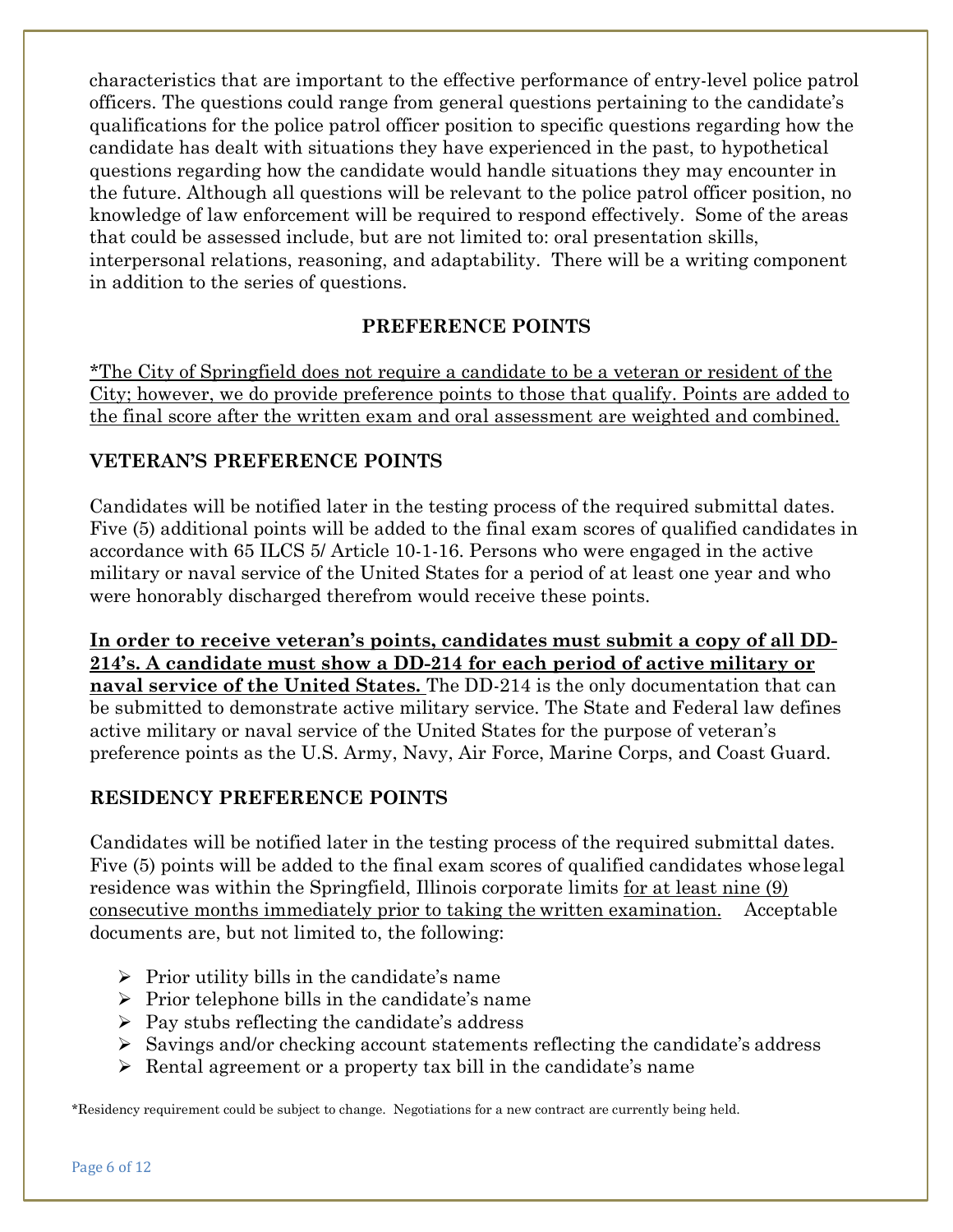#### **PREFERENCE POINTS continued**

A residency affidavit form will be included with the written exam result letter. This form, along with proof of nine (9) consecutive months of residency will be accepted in the Office of Human Resources during the oral assessments. To have documents other than those listed above considered for proof of residency, please contact Kim in the Office of Human Resources at (217) 789-2446 immediately to determine whether they will be accepted.

# **BANDING OF THE ELIGIBILITY LIST**

Scores will be computed for each of the exam components. These scores are then put on the same scale using standardization, weighted (40% for the Written Exam and 60% for the Oral Assessment), and added together to produce a Total Examination score for each candidate. Any applicable veteran's and/or residency points will then be added to candidates' Total Examination scores to produce candidates' Final Scores. Bands are created taking into account the variability and reliability of test scores. These bands are similar to grades one receives in school (e.g., 'A', 'B', 'C', etc.) where people who receive similar scores are grouped together. The differences in scores within a certain range (band) are not considered statistically significant due to measurement error inherent in the testing process. Scores within a band shall be considered equal. The bands will be computed based on candidates' Total Examination scores. Candidates will be assigned to a band based on their Final Scores (i.e., their Total Examination score plus any applicable veteran's or residency points). Actual examination scores will not be released or known by City personnel.

The eligibility list of candidates is scheduled to be approved by the Civil Service Commission in September; however, this is subject to change. Candidates who successfully complete Phases 1, 2 and 3 will be notified of the band in which they are placed on the eligibility list. The eligibility list will remain in force for one year from the date of certification. The list may be extended for periods of three months at a time, up to a total of two years, by action of the Civil Service Commission. In accordance with 65 ILCS 5/ Article 10-1-12, if a person is placed on an eligibility list and becomes over age before he/she is appointed, the person remains eligible for appointment until the list is abolished pursuant to the Illinois law. Otherwise, no person who has attained the age of 36 years shall be inducted as a member of the Police Department, except as otherwise provided by law. This can be viewed at <u>www.ilga.gov</u>.

**Candidates on the eligibility list must report any change of name or address (any contact information) to the Civil Service Commission in writing. When information is sent to a candidate's street or e-mail address of record and no response is received after ten (10) days, the candidate is considered unable to be reached and will be removed from the eligibility list and the testingprocess.**

Hiring will begin with candidates in Band 1 which is the top band. Progression to the next band does not occur until everyone within the band is selected or a candidate requests a one-time pass over, is removed from the band/eligibility list for failing to complete the hiring process and/or upon a determination that the result of the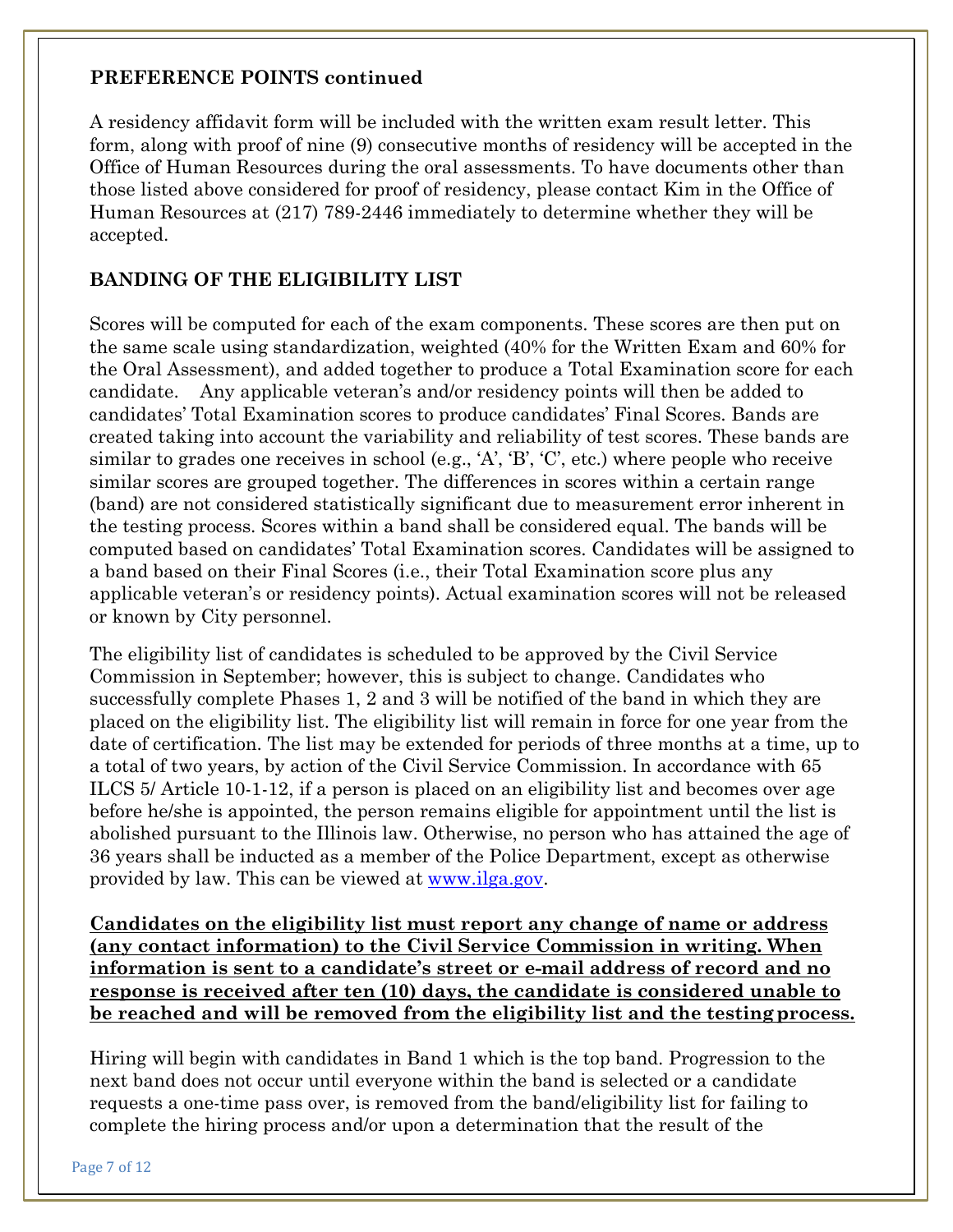# **BANDING OF THE ELIGIBILITY LIST continued**

examination including an agility examination is unsatisfactory. Candidates will move forward in the selection process based on their band on the eligibility list. Once theCivil Service Commission is notified of a vacancy (or vacancies) in the Police Department, candidates will proceed to the next phase.

According to Rule 5.12 of the *Rules of the Springfield Civil Service Commission*, a candidate on an entry-level eligibility list who declines an offer of employment for the first time shall not be stricken from the list. The intent to decline (pass-over) must be submitted in writing to the Civil Service Commission. Declining a second conditional offer of employment shall result in the candidate being removed from the eligibility list.

## **PHASE 4 ~ RANKING INTERVIEW**

Once the eligibility list is finalized, each candidate who successfully completes Phases 1 through 3 may have an oral interview with the Police Chief and a panel of his designees in order to make a selection from the band(s) that is under consideration. Ranking interviews will start with Band 1 which is the top band. In making the selection from the band, the Police Chief shall consider, but is not limited to, the following factors: (1) the needs of the department; (2) prior employment experience of a candidate; (3) special skills and training such as, but not limited to, military experience and prior public safety training; (4) prior experience in public safety employment; (5) formal community college and/or university education or credits received for coursework; (6) ability to interact with persons of diverse backgrounds; and (7) goals to increase racial, ethnic and gender diversity and increase the number of persons from different backgrounds and provide diversity within the age range of the candidates. **Candidates must obtain at least a score of 60% to be ranked within their respective band to continue in the examination process. If that score is not achieved, the candidate will be removed from the current eligibility list.** Conditional offers will be made based upon the availability of positions and the hiring needs of thedepartment.

# **PHASE 5 ~ BACKGROUND INVESTIGATION**

Upon successful completion of Phases 1 through 4, the top ranked candidates will complete a Personal History Questionnaire and Credit Release Form for use in conducting a confidential background investigation.

## **Documents required:**

- A government issued, or copy of a government issued Birth Certificate
- A copy of the candidate's High School Diploma or GED Certificate and College Diploma, if applicable. If a candidate cannot provide a diploma, an Official High School Transcript and College transcript, if applicable that shows a graduation date in a sealed envelope from the school may be submitted to the Office of Human Resources at 300 South 7th Street, Room 309, Springfield, IL 62701. If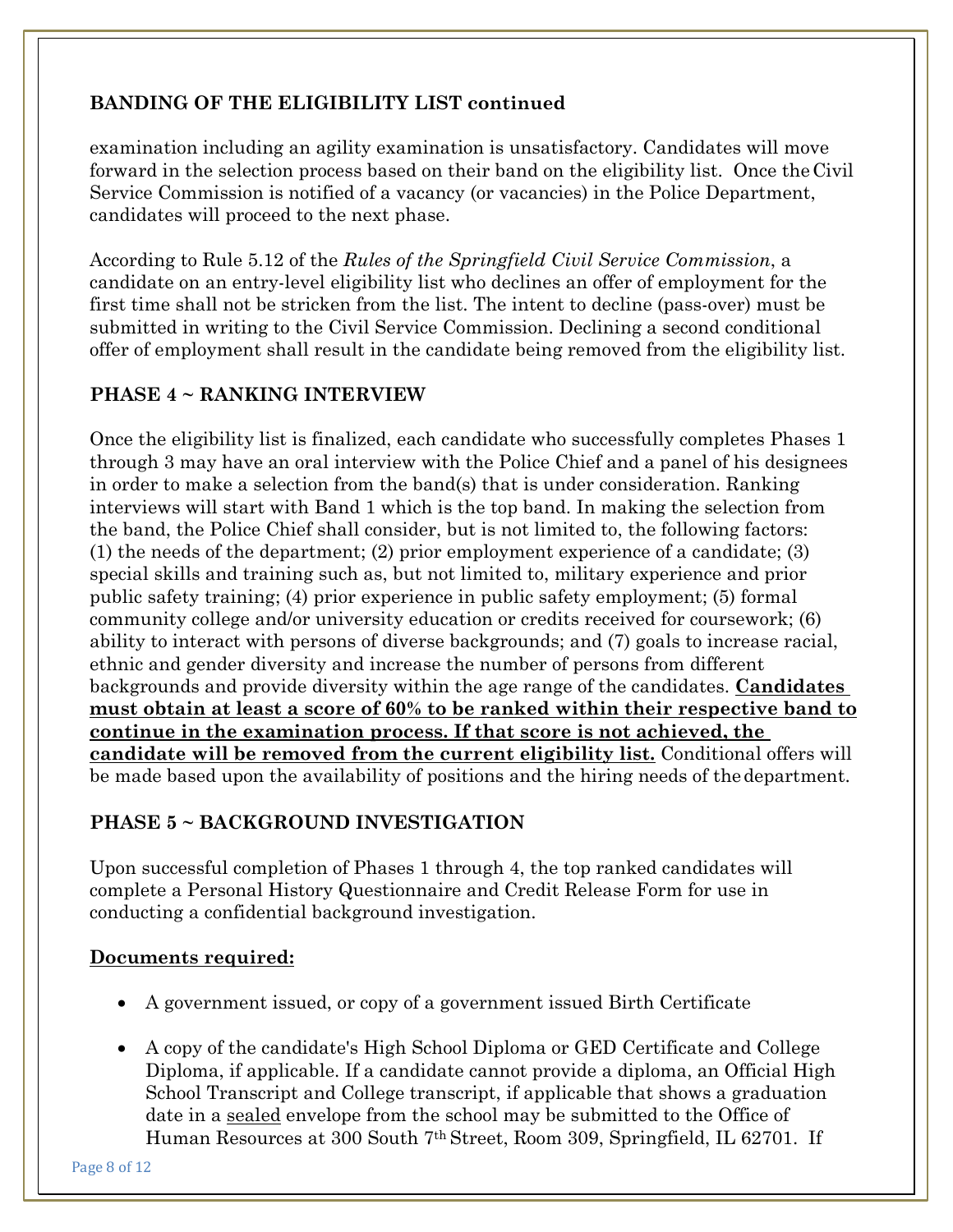## **PHASE 5 ~ BACKGROUND INVESTIGATION continued**

school must be provided.

• Personal History Questionnaire - It is strongly suggested that the required documents be located prior to this background phase due to the limited amount of time (5 days minimum - 10 days maximum) candidates are given to complete a Personal History Questionnaire (approximately 37 pages) for this phase.

The background investigation is a detailed analysis of the candidate's past and present behavior. The investigation is conducted by the Springfield Police Department within the guidelines established by the Civil Service Commission. Sensitive and confidential aspects of candidates' personal lives will be explored as part of the background investigation. This process entails a thorough check of each candidate to be certified for appointment.

The background investigation will consist of the following:

- 1. The original application and the Personal History Questionnaire to identify any conflicting or erroneous information.
- 2. A check on a complete set of fingerprints.
- 3. A review of records obtained by contacting the following agencies:
	- a. Secretary of State driving record, citations, license revocations
	- b. Credit Bureau outstanding debts, liens, judgments, child support payments, wage garnishments, general credit reputation
	- c. City Records Police Department, LEADS, NCIC, Treasurer's Office
	- d. County Records tax non-payment, legal actions, divorces, court actions
	- e. State's Attorney Records criminal charges and/or convictions
	- f. FBI and IBI any record
	- g. Previous Employers work attendance, work habits, relationships with other employees
	- h. Military Service service record (if a veteran)
	- i. Neighbors and family general statements of candidate's habits
	- j. Other additional sources as they may apply
- 4. A candidate must have no felony convictions. Persons with a record of misdemeanor convictions may be disqualified from taking examinations as set forth in 65 ILCS 5/ Article 10-1-7(c). Certain misdemeanor convictions may disqualify candidates for a position on the Police Department. This can be viewed at [www.ilga.gov.](http://ilga.gov/legislation/ilcs/ilcs4.asp?DocName=006500050HArt%2E%2B10%2BDiv%2E%2B1&ActID=802&ChapterID=14&SeqStart=122600000&SeqEnd=128100000)

Page 9 of 12 The investigation normally takes several weeks to complete, depending on the complexity of the individual's background. Once the information is relayed to the Civil Service Commission, the Commission evaluates the background data, considering all aspects as they relate to a candidate's fitness to become a Police Patrol Officer. All records are the property of the Civil Service Commission. Rule 4.12 of the *Rules of the Springfield Civil Service Commission* states that copies of a Personal History Questionnaire (PHQ) and background investigation shall not be circulated to a candidate or employee, unless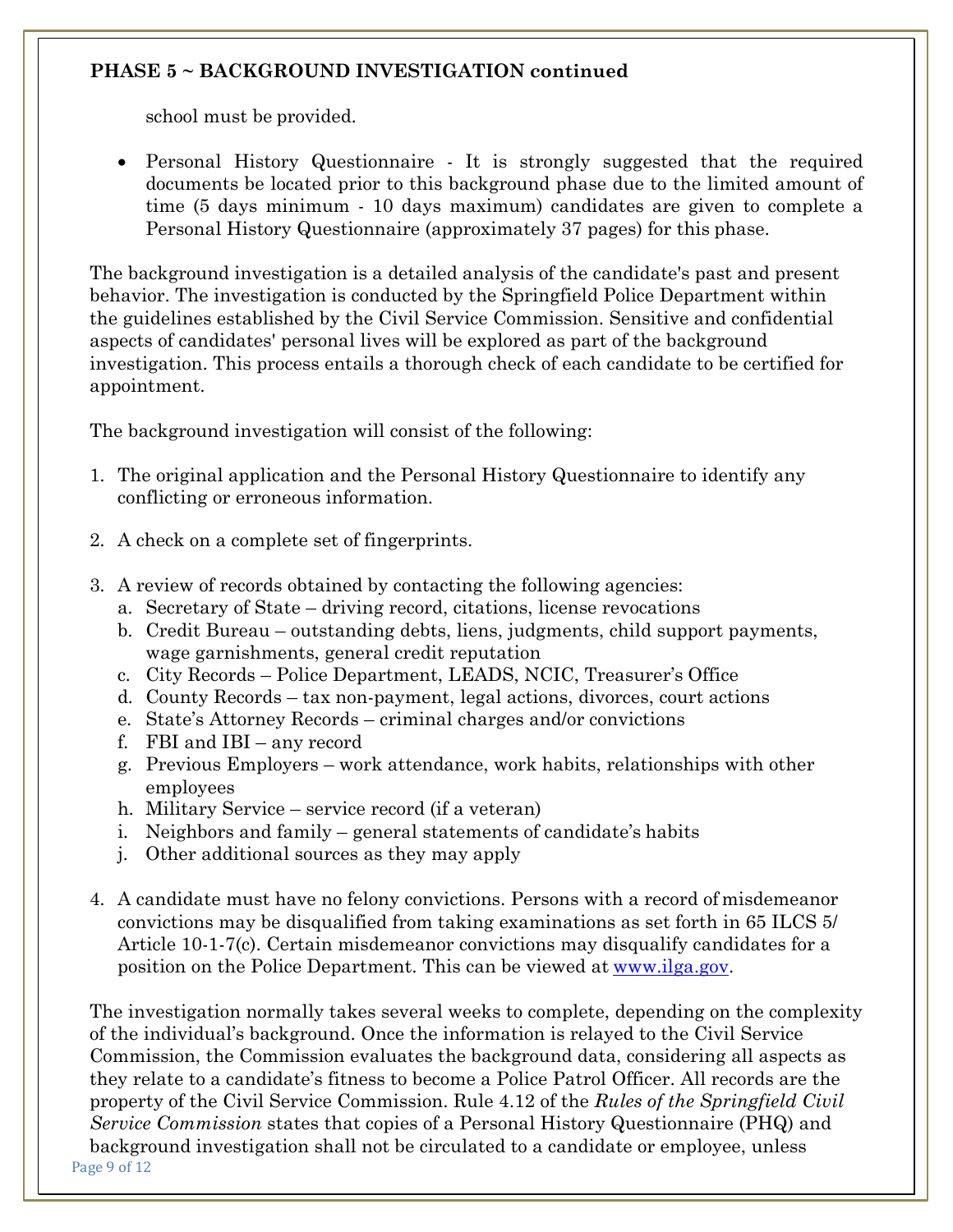## **PHASE 5 ~ BACKGROUND INVESTIGATION continued**

required pursuant to court action or proceedings under the Illinois Freedom of Information Act. However, the reason(s) for a candidate's removal from the Eligibility List may be released with the Disclosure of Information Form without court action. **Please note: It is strongly recommended that candidates make a copy of the PHQ prior to submission.**

## **PHASE 6 ~ PSYCHOLOGICAL SCREENING**

If a candidate passes Phases 1 through 5 and moves to this phase, a conditional offer of employment will be given, contingent upon the availability of positions and the hiring needs of the department. The screening is performed by a psychologist selected by the Civil Service Commission. A psychological profile will be conducted by a registered psychologist specializing in public safety. This screening involves completion of several tests and an oral interview designed to determine the candidate's fitness for duty as a Police Patrol Officer. Travel (at the candidate's expense) may be required.

#### **PHASE 7 ~ MANDATORY PRE-EMPLOYMENT POWER TEST**

If a candidate passes Phases 1 through 6 and moves to this phase, they must successfully complete the POWER test at the police academy of the City's choice before progressing to Phase 8.

## **PHASE 8 ~ MEDICAL/DRUG SCREENING and AGILITY EXAM**

A medical examination (that includes visual and hearing examinations) of each candidate who has successfully completed Phases 1 through 7 will be conducted by the Commission's examining medical physician after a conditional offer of employment. The physical standards and examination procedures are the endorsed requirements for the Police Patrol Officer candidates as established by the Civil Service Commission. Final appointment to a position is contingent upon passing this physical examination. The examination must be held within 60 days of appointment. Each candidate is examined by the physician for present and past medical status in an attempt to determine whether the candidate has any condition that might interfere with the candidate's ability to perform the essential functions of the position. A general system review takes into account past history and present disease, general body condition and physique, and other pertinent information. An agility exam will also be completed to ensure candidates can do the physical attributes of the position. All persons applying through the competitive examination process for Police Patrol Officer positions shall be screened for drugs as part of the certification process. The screening will be done by urinalysis and will be conducted by a toxicology laboratory selected by the Civil Service Commission. Only those candidates who have successfully completed Phases 1 through 7 will be allowed to participate in the screening. Candidates who fail to respond to a request for a drug screening in a timely manner may be removed from the eligibility list by the Civil Service Commission. All drug screening, visual, hearing and medical reports and records are the property of the Civil Service Commission.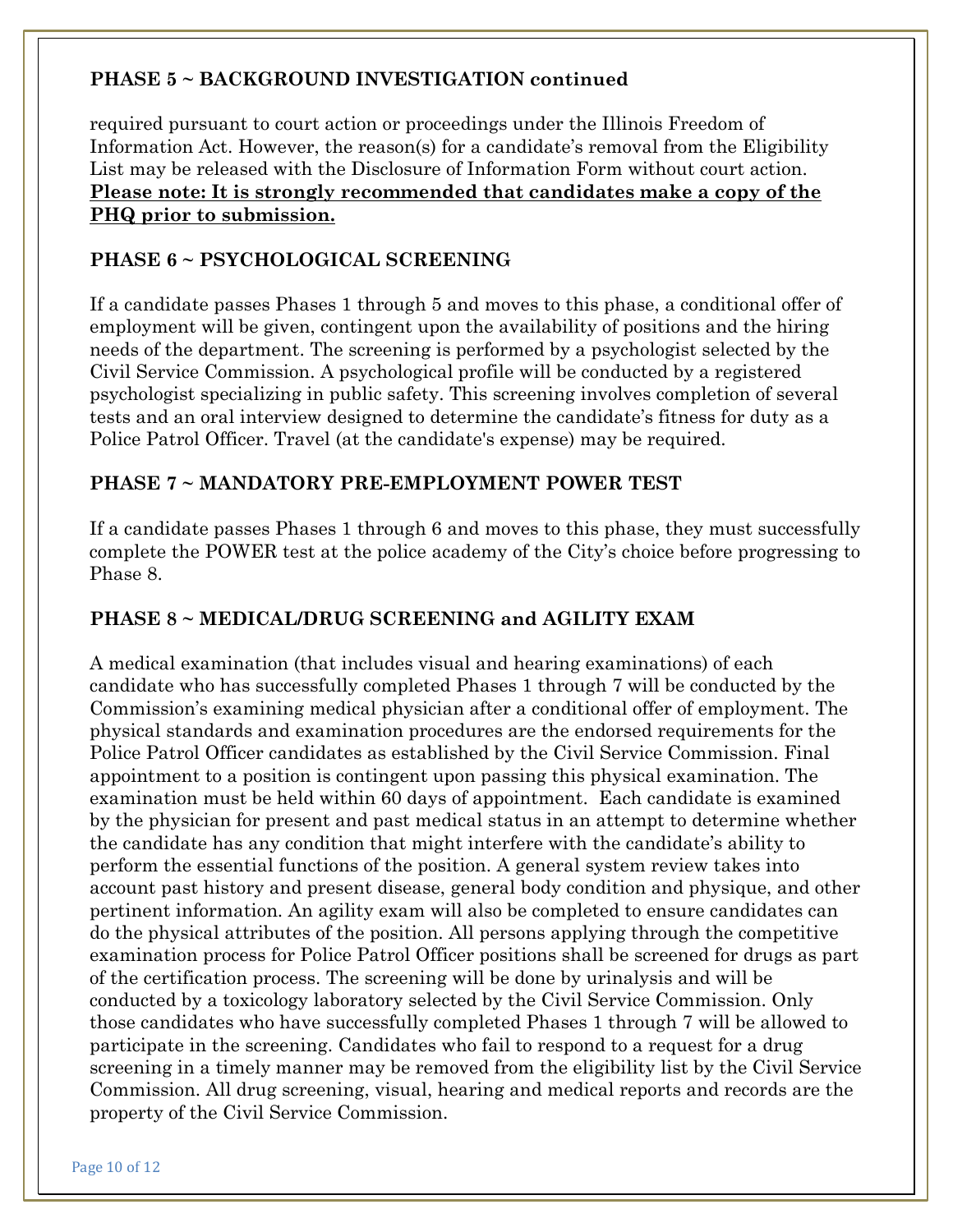#### **PREVIOUS EXPERIENCE**

An officer hired with previous experience as a certified Police Patrol Officer could qualify for a waiver from the academy (approval of the Chief of Police required).

#### **GENERAL INFORMATION**

- **Shift Schedule**: The Springfield Police Department operates 4 shifts 5:00 a.m. to 5:00 p.m., 7:00 a.m. to 7:00 p.m., 5:00 p.m. to 5:00 a.m. and 7:00 p.m. to 7:00 a.m.
- **Training Program:** Upon hire, cadets must successfully complete approximately 14 weeks of basic training at a Law Enforcement Academy selected by the department as well as the Springfield Police Department's Field Training Program.
- **Probation**: Upon original appointment, all classified Civil Service employees shall serve a 12-month probationary period before attaining certified status.

## **OTHER INFORMATION**

Failure to report for or complete any portion of the application and examination process as scheduled may result in removal from the Entry Eligibility List.

Candidates previously removed from the testing process for any reason are eligible to retest with the Springfield Police Department if they meet all of the application requirements at the time of the next examination.

This examination is administered pursuant to the *Rules of the Springfield Civil Service Commission*. A copy of the Rules may be obtained in the Office of the Civil Service Commission.

**Please note that providing false documentation will result in an immediate removal from the testing process and any further consideration as well as termination from the City of Springfield if found after a candidate has accepted employment.**